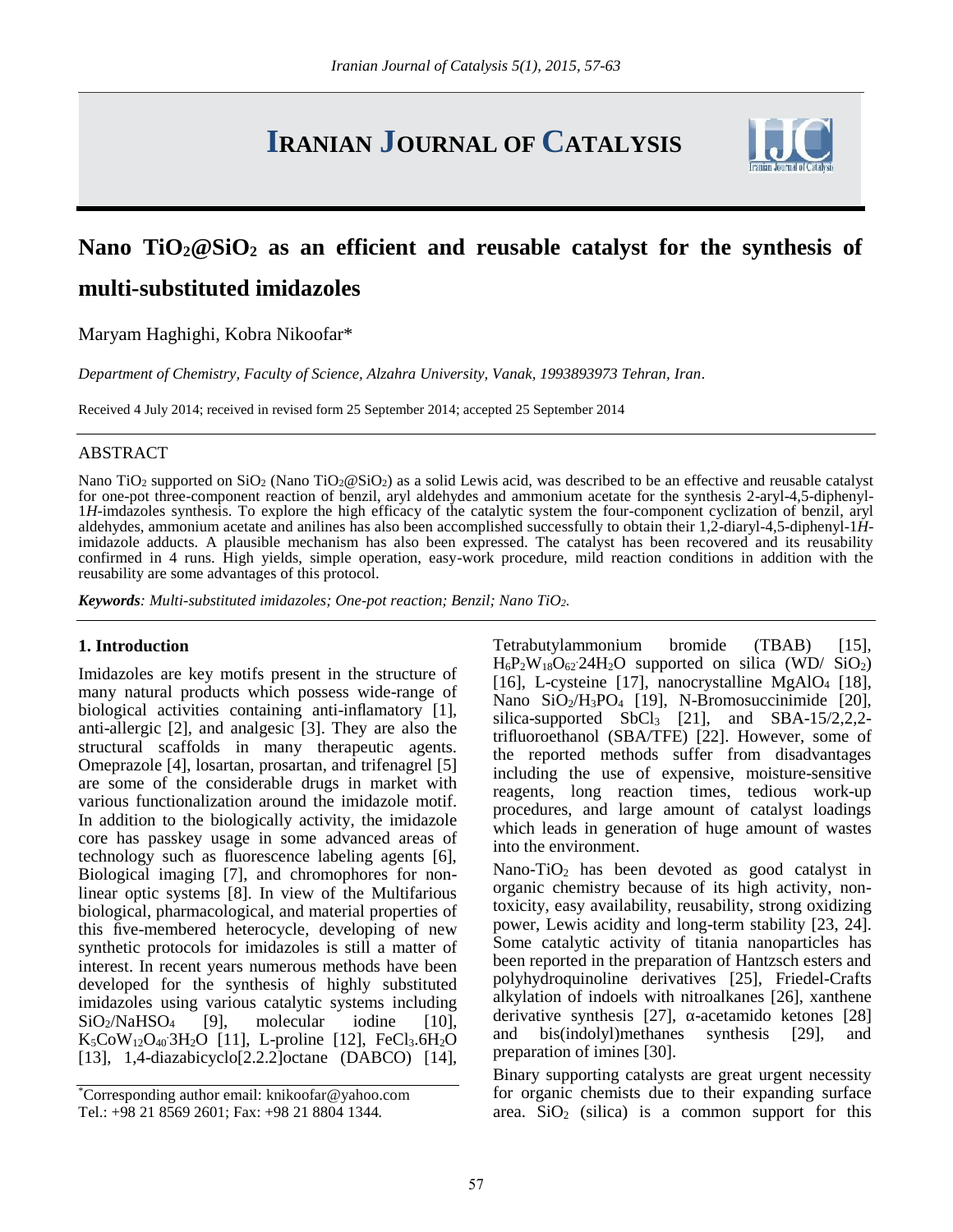purpose. Nano  $TiO<sub>2</sub>$  supported on silica has recently been used for photodegradation of new Fuchsin (C.I. 42520) and Amaranth (C.I. 16185) [31] and Photocatalytic oxidation of trinitro toluene (TNT) [32]. Herein we report the catalytic activity of Nano  $TiO<sub>2</sub>/SiO<sub>2</sub>$  as an impressive, inexpensive and easily handling solid Lewis acid in the synthesis of 2-aryl- 4,5-diphenylimidazoles and 1,2-diaryl-4,5-dipenyl imidazoles from one-pot multi-component reactions (MCRs) of benzil, aryl aldehydes, ammonium acetate and anilines at room temperature in CH3OH (Scheme 1).

## **2. Experimental**

## *2.1. General*

Chemicals and solvents were purchased from Merck and Aldrich and used without further purifications. Anilines used in their distilled form. Commercial Nano  $TiO<sub>2</sub> (APS:10-25 nm, Purity:99%, SSA: 200-240 m<sup>2</sup>/gr$  2 and Bulk density:  $0.24$  g/cm<sup>3</sup>) in anatase phase were purchased from Nanosany corporation. Melting points were determined using a Stuart Scientific apparatus and are uncorrected. Fourier transform infrared (FT-IR) spectra (KBr discs, 500-4000 cm-1) were recorded using a Bruker FTIR model Tensor 27 spectrometer.  ${}^{1}$ H-NMR spectra were recorded in CDCl<sub>3</sub> solvent on a Bruker 400 MHz spectrometer. Preparative layer chromatography (PLC) carried out on  $20 \times 20$  cm<sup>2</sup> plates, coated with a 1 mm layer of Merck silica gel PF254, prepared by applying the silica as slurry and drying in air. The scanning electron microscope (SEM, model -IJMA) was used to characterize the nano structures.

All the products were characterized by comparison of their spectroscopic data (IR and  $^1$ H-NMR) with those of the authentic samples in the literature.

Yields refer to isolated products.

## *2.2. Prepration of nano TiO2@SiO<sup>2</sup>*

To a mixture of  $SiO<sub>2</sub>$  60 (for column chromatography, mesh 70-230, 0.06-0.2 mm, 2 g) in 50 mL CHCl<sub>3</sub>, nano TiO<sub>2</sub> (Anatase phase, 10-25 nm, 2 g) was added.

The mixture was stirred at room temperature for 90 min. The solvent was evaporated at room temperature overnight to obtain a white solid of 50% (W/W) nano  $TiO<sub>2</sub>@SiO<sub>2</sub>$ . The catalyst was characterized by IR spectra (Fig. 1) and SEM image (Fig. 2).

## *2.3. General procedure for the synthesis of 2-aryl-4,5 dipenyl-1H-imidazoles*

To a mixture of benzil 1 (1 mmol), aryl aldehydes 2a-p (1 mmol) and ammonium acetate 3 (1 mmol) in CH3OH (5 mL) at room temperature, 0.04 g of Nano  $TiO<sub>2</sub>@SiO<sub>2</sub>$  was added. After completion of the reaction monitored by TLC (Table 2), the mixture was filtered and washed with further CH<sub>3</sub>OH to separate the catalyst. The filtrate was evaporated and the residue was purified utilizing plate chromatography (PLC) (petroleum ether/EtOAc: 9/2) to obtain the pure products (5a-p).

## *2.4. General procedure for the synthesis of 1,2,4,5 tetraaryl-1H-imidazoles*

A mixture of benzil 1 (1 mmol), appropriate aryl aldehydes 2 (1 mmol), NH4OAc 3 (4 mmol) and aryl amines  $4a-c$  (4 mmol) in CH<sub>3</sub>OH (5 mL) in the presence of  $0.04$  g of Nano TiO<sub>2</sub>@SiO<sub>2</sub> stirred at room temperature. The progress of the reaction was monitored by TLC (Table 3). After completion, the mixture was filtered and washed with methanol  $(2\times5)$ mL). The solvent was evaporated and the residue purified by PLC (petroleum ether/EtOAc: 9/2) to afford the pure products 6a-m. The spectral data of selected compounds is given below.

#### *Selected spectral data*

#### *Table 2, entry 2 (5b):*

m.p.= 268-270 °C [21]. IR (KBr):  $\bar{v}$  = 3453, 3067, 1636, 1323 cm<sup>-1</sup>. <sup>1</sup>HNMR (400 MHz, CDCl<sub>3</sub>):  $\delta$ = 12.75 (s, 1H), 8.11 (d, *J*= 8.1 Hz, 2H), 7.01 (t, *J*= 7.5 Hz, 2H), 7.18 (t, *J*= 6.75, 2H), 7.36 (t, *J*= 7.25 Hz, 4H), 7.51 (d, *J*= 7.97 Hz, 2H), 7.79 (d, *J*= 7.88 Hz, 2H) ppm.



**Scheme 1.** Synthesis of multi-substituted imidazoles by nano  $TiO_2@SiO_2$ .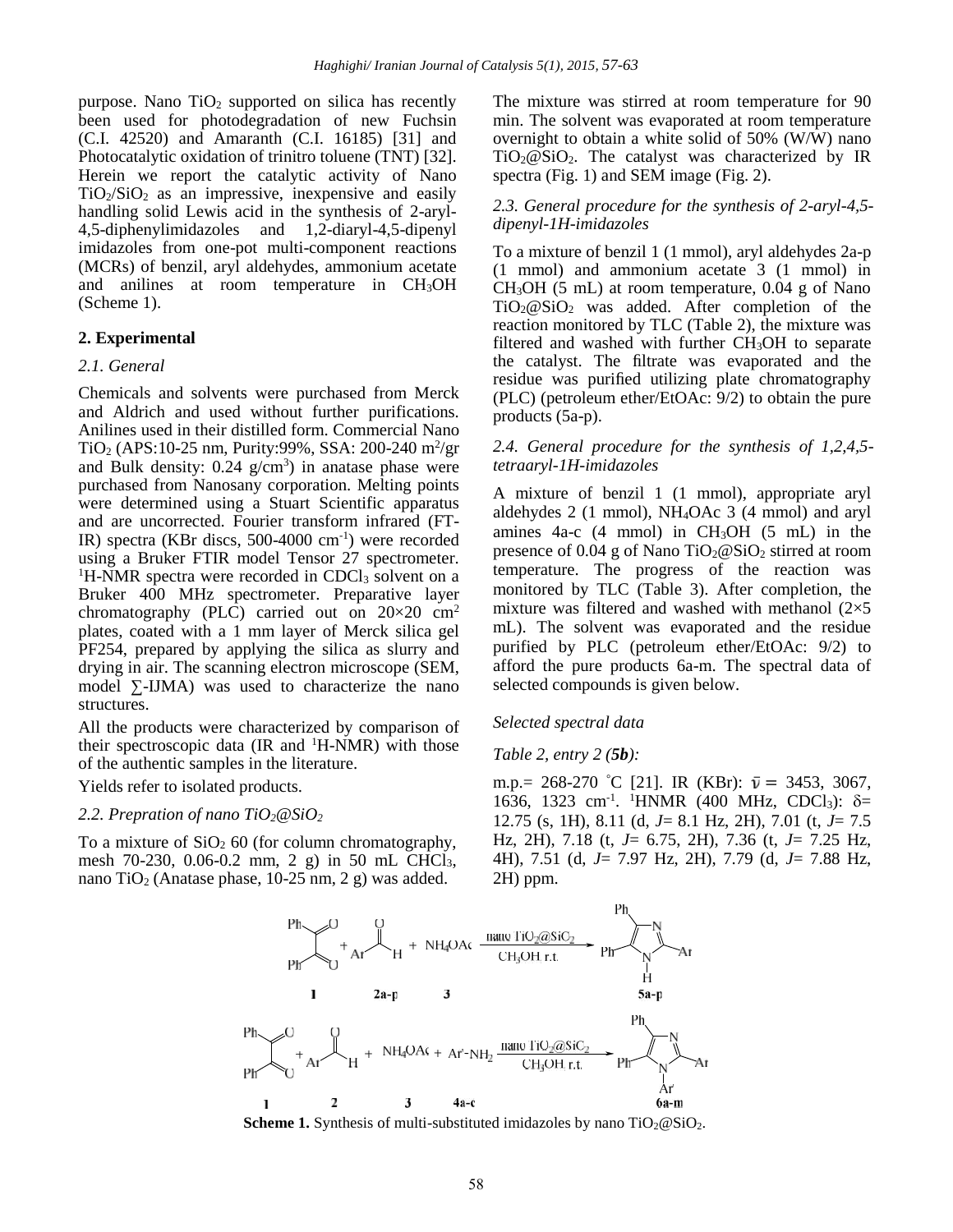*Table 3, entry 6 (6f):*

m.p.: 174-177 °C [18]. IR (KBr):  $\bar{v} = 3045, 1618$ , 1578, 1158 cm<sup>-1</sup>. <sup>1</sup>HNMR (400 MHz, CDCl<sub>3</sub>):  $\delta$  = 7.48 times (d, *J*= 7.2 Hz, 1H), 7.15-7.34 (m, 15 H), 6.85 (d, *J*= 8.8 Hz, 2H), 3.6 (s, 6H) ppm.

## **3. Results and discussion**

Firstly, nano  $TiO<sub>2</sub>@SiO<sub>2</sub>$  has been characterized by FT-IR spectra and SEM technique. From FT-IR spectra spectrum (Fig. 1) nano  $TiO<sub>2</sub>/SiO<sub>2</sub>$  formation confirmed by Si-O strong vibration at 1099 cm<sup>-1</sup>, Ti-O-Ti stretching vibration at  $706 \text{ cm}^{-1}$  and weak Si-O-Ti vibration at  $963 \text{ cm}^{-1}$  [33] The SEM image (Fig. 2) revealed nano  $TiO<sub>2</sub>/SiO<sub>2</sub>$  formation. Secondly, the condensation of 4-chlorobenzaldehyde 2b, benzil 1 and ammonium acetate 3was chosen as a model to obtain the optimized reaction conditions (Table 1). Performing the reaction under solvent-free conditions both at room temperature or in the presence of conventional heating did not obtained satisfactory results (entries 1, 2). Utilizing  $CH<sub>3</sub>CN$  or  $H<sub>2</sub>O$  as the solvent media in comparison to  $CH<sub>3</sub>OH$ , at the same conditions, yielded to the weaker results (entries 3, 5). The results of the reaction progress in the presence of nano  $TiO<sub>2</sub>$  or  $SiO<sub>2</sub>$  lonely confirmed the high catalytic efficacy of the manufactured binary nano  $TiO<sub>2</sub>@SiO<sub>2</sub>$ (entries 6, 7). Verifying the catalyst amount was not a suitable choice (entries 8, 9). Decreasing NH4OAc amount to 2 mmol affected the reaction progress diminution (entry 10). Finally the best results were gained in the presence of Nano  $TiO<sub>2</sub>@SiO<sub>2</sub>$  (0.04 g) at room temperature in CH3OH media (entry 4).

In the next step, the general applicability of catalyst for varoius deriatives of 2-aryl-4,5-diphenyl-1*H*imidazoles was investigated (Table 2). It was observed that benzaldehyde and its activated derivatives as well as deactivated aromatic aldehydes gave their corresponding tri-substituted imidazoles 4a-m succesfully.



**Fig. 1.** IR-spectra of nano  $TiO_2@SiO_2$ .

It must be mentioned that electron-defiecnt substituents yielded better results in comparison to their electron-donating correspondances. The reaction time of 3- and 2-substituted arylaldehydes is a bit longer in comparison to their 4- substituted analogous. It could be due indirect inductive and/or resonance effects on the reaction center. The steric hindrance in 2-substituted derivatives is another interceptor operative for this sluggish response. Furfural and 1 naphthaldehyde also reacted successfully (4n-o). The specialty of the catalyst has been also perceived in the reaction of unsaturated aldehydes such as 3-phenyl-2 propenal. In this case no by-products has been obtained (5q). Next we focused on the synthesis of tetra substituted imidazoles. Aniline 4a has been chosen as a candidate to achieve the tetrasubstituted imidazoles (Table 3). According to Table 3 different aryl aldehydes with variant anilines alternated the four-component cyclization prosperously (6a-m).

The data of Table 3 affirm the high efficacy of the synthesized nano catalyst to gain the multi-substituted imidazoles. In the next step, the reusability of the recovered catalyst has been studied as another efficient and important aspect of this protocol. For this reason, the Nano  $TiO<sub>2</sub>@SiO<sub>2</sub>$  was recovered from the reaction mixture of 2-(4-Chlorophenyl)-1,4,5-triphenyl-1*H*imidazole (5b) by filtration and washing the solid residue with further CH<sub>3</sub>OH ( $2 \times 10$  mL).

Drying overnight at room temperature and heating at 70 °C for 2 h leaded the recovered catalyst respectively. The obtained solid acid, reused and recycled with in four runs with almost no activity decrease. As could be seen in Table 2, the recovered Nano  $TiO<sub>2</sub>@SiO<sub>2</sub>$  catalyzed the one-pot threecomponent reaction to obtain tri-substituted imidazole 5b within 90, 90, 88 and 85 % yield during 4 alternate separation and further usage (Fig. 3). In order to show the efficacy of nano  $TiO<sub>2</sub>@SiO<sub>2</sub>$  with other catalysts, a



**Fig. 2.** The SEM image of synthesized nano TiO2@SiO<sub>2</sub>.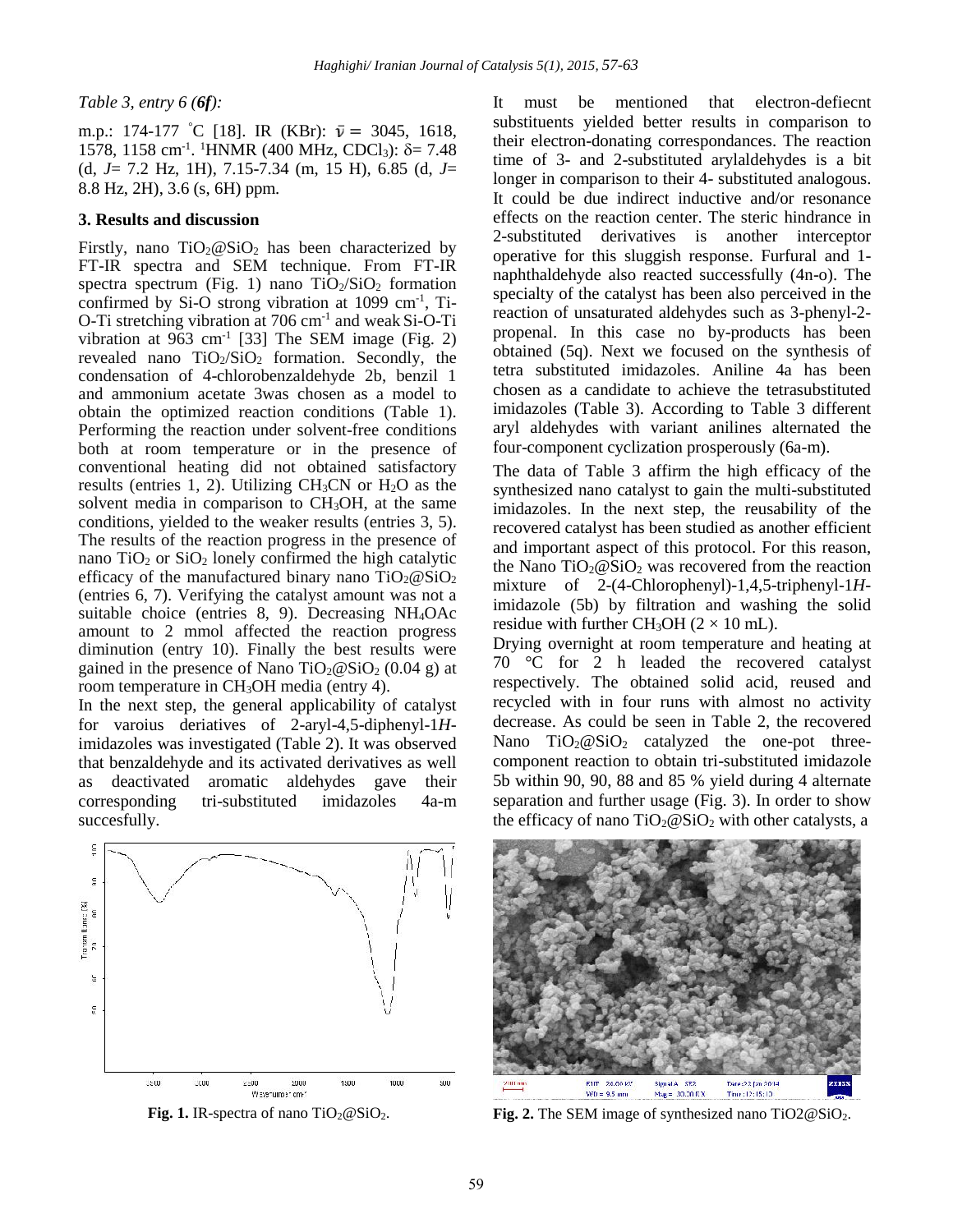| Entry | Condition                                                                                                | Time (h) | Yield <sup>b</sup> $(\%)$ |
|-------|----------------------------------------------------------------------------------------------------------|----------|---------------------------|
|       | Nano TiO <sub>2</sub> $@SiO2 (0.04 g)/80 °C/$ solvent-free                                               | 2        | $\mathbf{C}$              |
| 2     | Nano TiO <sub>2</sub> $@SiO2 (0.04 g)/r.t./$ solvent-free                                                | 5        | 70                        |
| 3     | Nano TiO <sub>2</sub> @SiO <sub>2</sub> (0.04 g)/ r.t./ CH <sub>3</sub> CN <sup>d</sup>                  | 2.5      | 81                        |
| 4     | Nano TiO <sub>2</sub> $@SiO2 (0.04 g)/r.t./CH3OH$                                                        | 2        | 90                        |
| 5     | Nano TiO <sub>2</sub> @SiO <sub>2</sub> (0.04 g)/ r.t./ H <sub>2</sub> O                                 | 3        | 65                        |
| 6     | Nano TiO <sub>2</sub> (0.04 g)/ r.t./ CH <sub>3</sub> OH                                                 | 3        | 71                        |
| 7     | $SiO2$ (0.04 g)/ r.t./ CH <sub>3</sub> OH                                                                | 4        | 70                        |
| 8     | Nano TiO <sub>2</sub> $@SiO2 (0.03 g)/r.t./CH3OH$                                                        | 2.5      | 82                        |
| 9     | Nano TiO <sub>2</sub> $@SiO2 (0.05 g)/r.t./CH3OH$                                                        | 2        | 90                        |
| 10    | Nano TiO <sub>2</sub> @SiO <sub>2</sub> (0.04 g)/ NH <sub>4</sub> OAc (2 mmol)/ r.t./ CH <sub>3</sub> OH | 3        | 74                        |

**Table 1**. Screening optimization conditions in the condensation of benzil, 4-chlorobenzaldehyde and NH4OAc in the presence of Nano TiO<sub>2</sub> $@SiO_2^a$ .

<sup>a</sup>Benzil (1 mmol), 4-chlorobenzaldehyde (1 mmol) and NH<sub>4</sub>OAc (4 mmol) have been used.

b Isolated yields.

<sup>c</sup>A mixture of products have been obtained.

<sup>d</sup>5 mL of each solvent has been used.

| <b>Table 2.</b> One-pot multi-component reaction of benzyl, different aldehydes and NH <sub>4</sub> OAc in the presence of Nano TiO <sub>2</sub> @SiO <sub>2</sub> at |  |
|-----------------------------------------------------------------------------------------------------------------------------------------------------------------------|--|
| room temperature in CH <sub>3</sub> OH for 2-aryl-4,5-diphenyl-1H-imidazoles synthesis. <sup>a</sup>                                                                  |  |

| Entry          | Ar                        | Product        | Time (h)       | Yield (%) | m.p. $(^{\circ}C)$ |          | [Ref.] |
|----------------|---------------------------|----------------|----------------|-----------|--------------------|----------|--------|
|                |                           |                |                |           | Found              | Reported |        |
| $\mathbf{1}$   | $C_6H_5$                  | 5a             | 2.75           | 88        | 264-266            | 266-267  | $[17]$ |
| $\overline{2}$ | $4-CIC6H4$                | 5 <sub>b</sub> | $\overline{2}$ | 90        | 268-270            | 272-273  | $[21]$ |
| 3              | $4-BrC_6H_4$              | 5c             | $\overline{2}$ | 92        | 198-201            | 203-205  | $[21]$ |
| 4              | $NCH_3)_2C_6H_4$          | 5d             | 3.5            | 78        | 260-261            | 256-259  | $[12]$ |
| 5              | $4-MeC6H4$                | 5e             | 3              | 83        | 227-229            | 231-232  | $[17]$ |
| 6              | $3-NO_2C_6H_4$            | 5f             | 1.5            | 92        | 292-294            | 299      | $[15]$ |
| 7              | $3-CIC6H4$                | 5g             | 1.15           | 93        | 205-207            | 207-209  | $[21]$ |
| 8              | $3-MeOC6H4$               | 5h             | 2.5            | 85        | 217-219            | 220-221  | $[17]$ |
| 9              | $2-NO_2C_6H_4$            | 5i             | $\overline{2}$ | 81        | 230-232            | 230-231  | $[12]$ |
| 10             | $2-OHC6H4$                | 5j             | 3.5            | 78        | 280-282            | 282-284  | $[21]$ |
| 11             | $2-MeOC6H4$               | 5k             | $\overline{4}$ | 70        | 209-211            | 210-212  | $[17]$ |
| 12             | $3,5-(OMe)_{2}C_{6}H_{3}$ | 51             | 4.5            | 78        | 260-263            | 269-271  | $[21]$ |
| 13             | $2-OH-6-NO2C6H3$          | 5m             | 3.75           | 80        | 215-217            | 219-221  | $[17]$ |
| 14             | 1-Naphthyl                | 5n             | $\overline{4}$ | 78        | 210-213            | 215      | $[17]$ |
| 15             | 2-Furyl                   | 50             | $\overline{4}$ | 79        | 210-212            | 213-214  | $[17]$ |
| 16             | $C_6H_5CH=CH$             | 5p             | 3.45           | 81        | 194-196            | 198-199  | $[17]$ |

<sup>a</sup>Benzil (1 mmol), aldehydes (1 mmol), NH<sub>4</sub>OAc (4 mmol) have been used in the presence of 0.04 g of TiO<sub>2</sub>@SiO<sub>2</sub> in CH<sub>3</sub>OH (5 mL).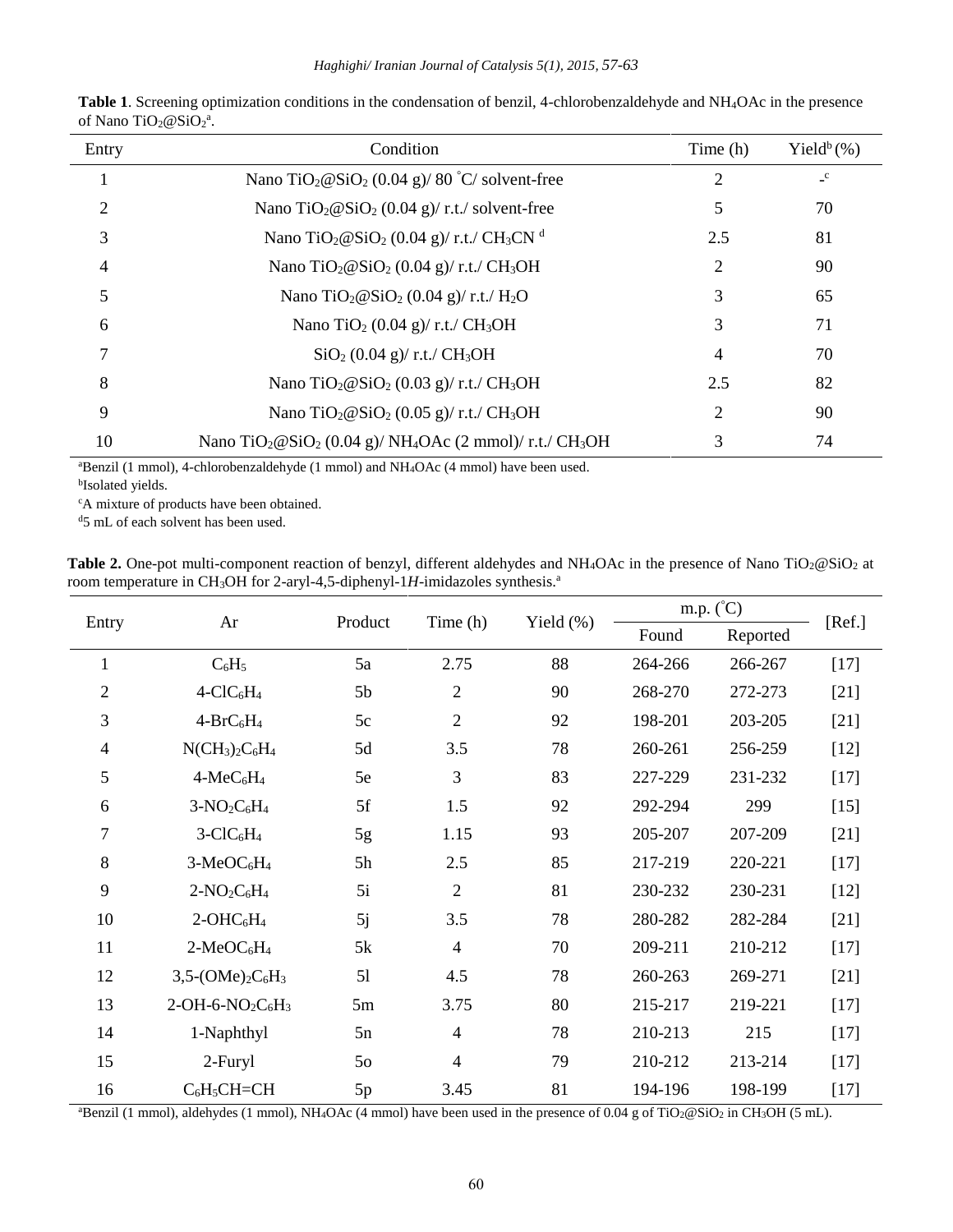| Entry          | Ar                                   | Ar'        | Product       | Time (h)       | Yield $(\% )$ | $m.p.(^{\circ}C)$ |          | [Ref.] |
|----------------|--------------------------------------|------------|---------------|----------------|---------------|-------------------|----------|--------|
|                |                                      |            |               |                |               | Found             | Reported |        |
| $\mathbf{1}$   | $C_6H_5$                             | $C_6H_5$   | 6a            | 3              | 78            | 214-216           | 216-218  | $[21]$ |
| $\overline{2}$ | $4$ -ClC <sub>6</sub> H <sub>4</sub> | $C_6H_5$   | 6b            | $\mathbf{2}$   | 81            | 150-153           | 152-154  | $[18]$ |
| 3              | $4-BrC_6H_4$                         | $C_6H_5$   | 6c            | $\mathfrak{2}$ | 82            | 158-160           | 165-168  | $[18]$ |
| $\overline{4}$ | $4-MeC6H4$                           | $C_6H_5$   | 6d            | 4.5            | 83            | 182-184           | 186-188  | $[21]$ |
| 5              | $4-MeOC6H4$                          | $C_6H_5$   | 6e            | 5              | 75            | 250-251           | 253-254  | $[18]$ |
| 6              | $3,4-(MeO)2C6H3$                     | $C_6H_5$   | 6f            | $\overline{4}$ | 83            | 174-177           | 178-180  | $[18]$ |
| $\overline{7}$ | $2-OHC6H4$                           | $C_6H_5$   | 6g            | 5.5            | 72            | 247-250           | 252-254  | $[21]$ |
| 8              | $2-MeC6H4$                           | $C_6H_5$   | 6h            | 5              | 74            | 185-187           | 187-189  | $[12]$ |
| 9              | $4-MeC6H4$                           | $4-CIC6H4$ | 6i            | 3              | 81            | 166-168           | 167-169  | $[11]$ |
| 10             | $4-CIC6H4$                           | $4-CIC6H4$ | <sub>6j</sub> | $\mathfrak{2}$ | 88            | 185-187           | 187-189  | $[9]$  |
| 11             | $4-MeC6H4$                           | $4-MeC6H4$ | 6k            | $\overline{3}$ | 81            | 186-188           | 188-191  | $[11]$ |
| 12             | $3-NO2C6H4$                          | $4-MeC6H4$ | 61            | 2.5            | 83            | 146-147           | 149-151  | $[11]$ |
| 13             | $2-OHC6H4$                           | $4-MeC6H4$ | 6m            | 3              | 80            | 221-224           | 226-228  | $[11]$ |

**Table 3.** One-pot condensation of benzyl, aryl aldehydes, anilines and ammonium acetate in the presence of Nano TiO<sub>2</sub>@SiO<sub>2</sub> at room temperature in CH<sub>3</sub>OH for 1,2-diaryl-4,5-diphenyl-1H-imidazoles synthesis.<sup>a</sup>

<sup>a</sup>Benzil (1 mmol), aldehydes (1 mmol), anilines (1 mmol), and NH<sub>4</sub>OAc (4 mmol) have been used in the presence of 0.04 g of TiO<sub>2</sub>@SiO<sub>2</sub> in CH3OH (5 mL).

comparison between the present study for the synthesis of 2-(4-Chlorophenyl)-1,4,5-triphenyl-1*H*-imidazole (5b) with some other reported results in the literature, have been shown in Table 4. Performing the reaction at room temperature, utilizing small amount of the catalyst, reusability within several runs, relative short reaction time and high yield, in addition with ecofriendly nature of nano  $TiO<sub>2</sub>@SiO<sub>2</sub>$  are interesting advantages of this newly synthesized nano catalyst in the synthesis of multi-substituted imidazoles. Finally the proposed mechanism for 1,2,4,5-tetrasubstitiuted imidazoles synthesis has be outlined in Scheme 2.



**Fig.** 3. The reusability of nano  $TiO_2@SiO_2$  in the synthesis of 2-(4-Chlorophenyl)-1,4,5-triphenyl-1*H*-imidazole (**5b**)**.**

As can be seen in Scheme 2, the catalyst activated the carbonyl group of aldehyde to form diamine intermediate [A]. Nucleophilic attack of [A] to activated benzil [B] yielded [C] which releases water to form [D]. Intramolecular nucleophilic attack in [D] leaded cyclization to [E]. The solid catalyst from this stage can be utilized for another cycle. Subsequently, dehydration of [E] gives the tetrasubstituted imidazole product.

#### **4. Conclusions**

In summary, Nano  $TiO<sub>2</sub>@SiO<sub>2</sub>$  has been extinguished as an effective, eco-friendly and reusable solid acid catalyst which catalyzes the one-pot three-component reaction of benzil with aldehydes and ammonium acetate to form 2-aryl-4,5-diphenyl-1*H*-imidazoles in high yields. The applicability of the catalyst has also been confirmed in four component cyclo-condensation of benzil, aryl aldehydes, ammonium acetate and anilines to form their correspondence 1,2-diaryl-4,5 diphenyl-1H-imidazoles successfully. Simple reaction operation, easily work-up procedure associated with reusability and efficiency of the synthesized nano catalyst are the highlighted points of this work.

#### **Acknowledgments**

The authors thank the Alzahra University for partial financial support.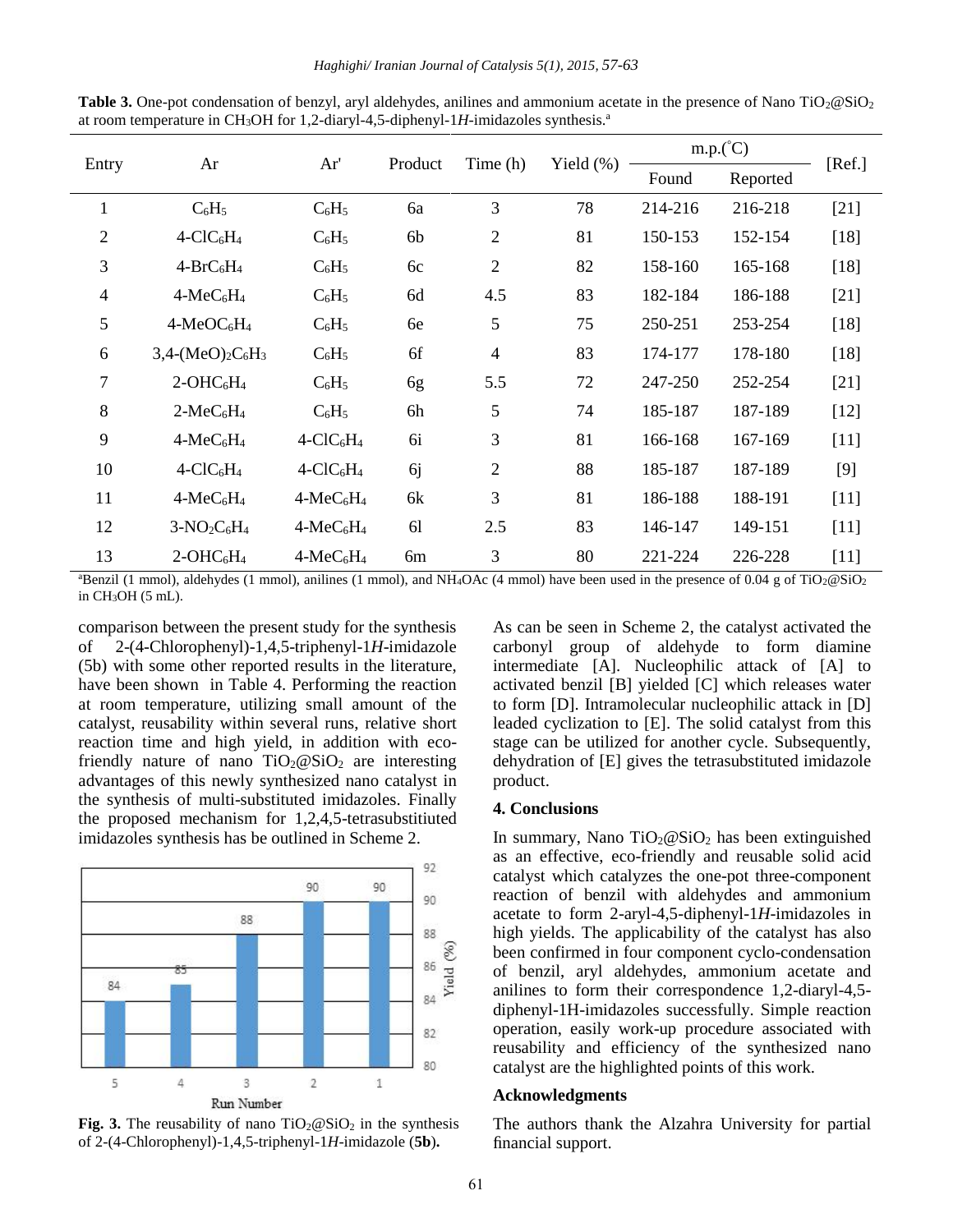| Entry          | Condition                                                                             | Time (h) | Yield $(\%)$ | [Ref.]    |
|----------------|---------------------------------------------------------------------------------------|----------|--------------|-----------|
|                | $I_2$ (5 mol%)/ 75 °C/ solvent -free                                                  | 0.25     | 98           | [10]      |
| 2              | L-proline $(15 \text{ mol\%})/60 \degree C/CH_3OH$                                    | 9        | 88           | $[12]$    |
| 3              | $(WD/SiO2)$ (0.6 g)/ r.t./ solvent -free                                              | 2        | 88           | [16]      |
| $\overline{4}$ | Nano SiO <sub>2</sub> /H <sub>3</sub> PO <sub>4</sub> (0.1 g)/ 140 °C / solvent -free | 3        | 85           | $[19]$    |
| 5              | NBS $(15 \text{ mol\%})/120 \degree C/$ solvent -free                                 | 0.75     | 92           | [20]      |
| 6              | SBA/TFE $(0.1 \text{ g}/3 \text{ mL})/90 \degree C/$ solvent -free                    | 3        | 92           | [22]      |
| 7              | Nano TiO <sub>2</sub> $@SiO2 (0.04 g)/r.t./ CH3OH$                                    | ◠        | 90           | This work |

**Table 4** Comparison of some reported methods with the present protocol for the synthesis of 2-(4-Chlorophenyl)-1,4,5 triphenyl-1*H*-imidazole (**5b**).



**Scheme 2.** The suggested mechanism of tetra-substituted imidazoles synthesis.

#### **References**

- [1] J.G. Lombardino, E.H. Wiseman, J. Med. Chem. 17 (1974) 1182-1188.
- [2] S. Wellert, H. Imhof, M. Dolle, H.J. Altmann, A. Richardt, T. Hellweg*,* Colloid Polym. Sci*.* 286 (2008) 417–426.
- [3] U. Ucucu, N.G. Karaburun, I. Isikdag, Farmaco 56 (2001) 285-290.
- [4] P. Lindberg, P. Nordberg, T. Alminger, A. Brandstorm, B. Wallmark, J. Med. Chem. 29 (1986) 1327-1329.
- [5] R. Mannhold, Drugs Future 10 (1985) 570-577.
- [6] H.J. Zhu, J.S. Wang, K.S. Patrick, J.L. Donovan, C.L. DeVane, J.S.J. Markowitz, Chromatogr. B: Anal. Technol. Biomed. Life Sci. 858 (2007) 91-97.
- [7] Y.F. Sun, W. Huang, C.G. Lu, Y.P. Cui, Dyes Pigments 81 (2009) 10-17.
- [8] M. Staehelin, D.M. Burland, M. Ebert, R.D. Miller, B.A. Smith, R.J. Twieg, W. Volksen, C.A. Walsh, Appl. Phys. Lett. 61 (1992) 1626-1628.
- [9] A.R. Karimi, Z. Alimohammadi, J. Azizian, A.A. Mohammadi, M.R. Mohmmadizadeh, Catal. Commun. 7 (2006) 728-732.
- [10] M. Kidwai, P. Mothsra, V. Bansal, R.K. Somvanshi, A.S. Ethayathulla, S. Dey, T.P. Singh, J. Mol. Catal. A: Chem. 265 (2007) 177-182.
- [11] L. Nagarapu, S. Apuri, S. Kantevari, J. Mol. Catal. A: Chem. 266 (2007) 104-107
- [12] S. Samai, G.C. Nandi, P. Singh, M.S. Singh, Tetrahedron 65 (2009) 10155-10161.
- [13] M.M. Heravi, F. Derikvand, M. Haghighi, Monatsh. Chem. 139 (2008) 31-33.
- [14] S.N. Murthy, B. Madhav, Y.V.D. Nageswar, Tetrahedron Lett. 51 (2010) 5252-5257.
- [15] M.V. Chary, N.Ch. Keerthysri, S.V.N. Vupallapati, N. Lingaiah, S. Kantevari, Catal. Commun. 9 (2008) 2013- 2017.
- [16] A.R. Karimi, Z. Alimohammadi, M.M. Amini, Mol. Divers. 14 (2010) 635-641.